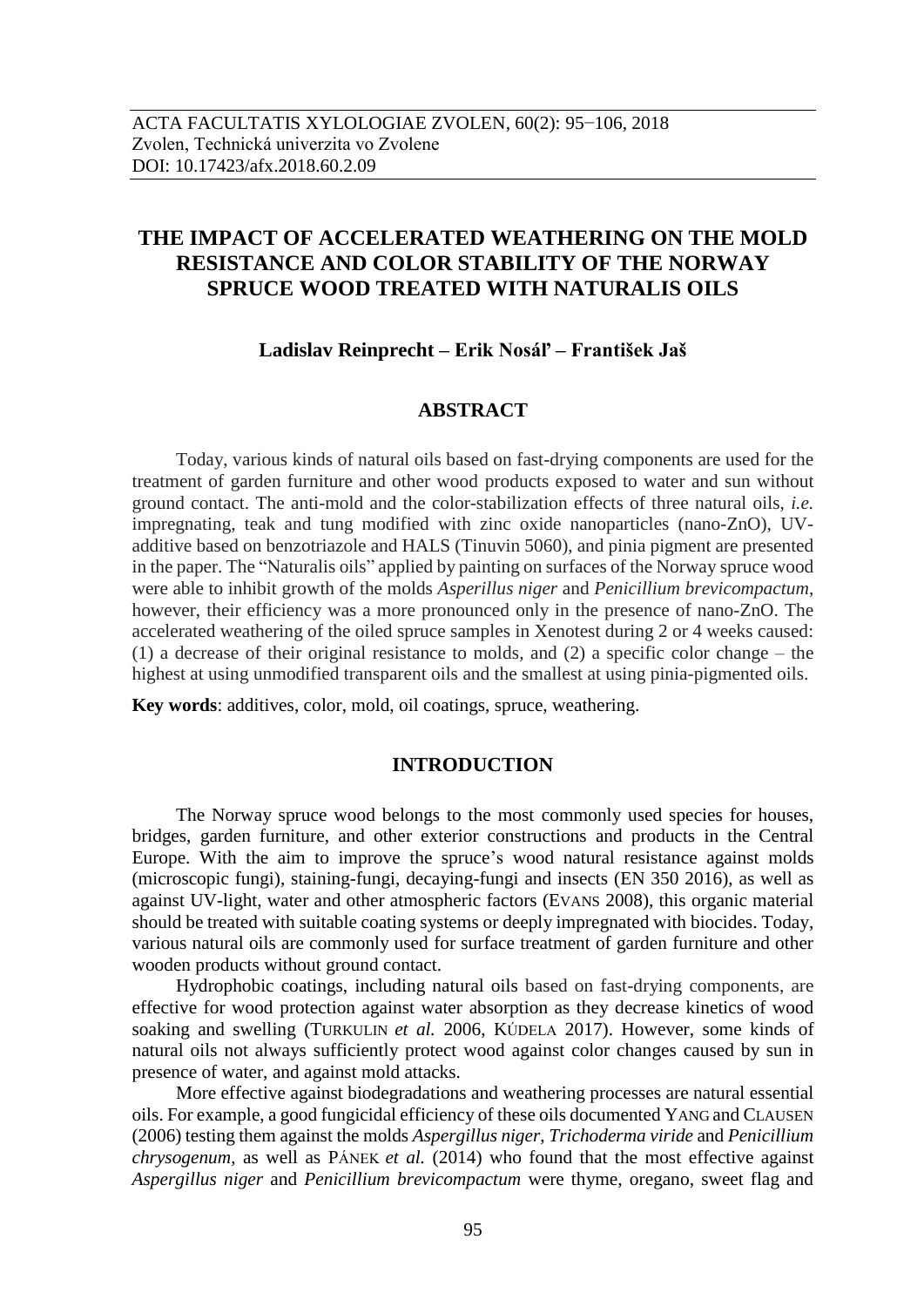clove oils.

Protection efficiency and weathering stability of coatings, including natural oils, can be increased by their modification with UV-stabilizers (*e.g.* FORSTHUBER *et al.* 2013, ŠOMŠÁK *et al*. 2015) and fungicides (*e.g.* IŽDINSKÝ *et al*. 2017).

The atmospheric degradation of a defined coating system on the wood's surface differs mainly depending on: (1) the climate conditions (*e.g.* CREEMERS *et al.* 2002, VALVERDE and MOYA 2014), (2) the wood species, its initial roughness, moisture and other surface characteristics (*e.g.* REINPRECHT and PÁNEK 2015), and (3) the technology of coating's application (*e.g.* PÁNEK and REINPRECHT 2016).

With the aim to unify the above three major factors at weathering experiments, this work with twelve combinations of natural oils was performed at the following constant conditions: (1) the accelerated weathering in Xenotest, (2) the Norway spruce wood as underlying material, and (3) the oils painted in two layers.

# **MATERIALS AND METHODS**

#### **Wood**

Samples of Norway spruce (*Picea abies* Karst. L.) wood with the dimensions of 40 mm × 20 mm  $\times$  5 mm (longitudinal  $\times$  radial  $\times$  tangential) were prepared from air-dried and conditioned boards having a moisture content of  $12 \pm 2\%$ . Top surfaces of boards were firstly grinded gradually with sandpapers No. 60 and No. 120. Samples selected for experiments had no knots, cracks and other growth inhomogeneity or defects.

#### **Natural oils**

The basal natural oils (impregnating, teak, tung) and their modified versions with additives – all twelve marked as "Naturalis oils" – were prepared by Renojava s.r.o. Prešov, Slovakia. Their basic composition and selected characteristics are in Table 1.

| "Naturalis oil"                                  | Mark      | Dry mass<br>(% ) | Viscosity<br>$DIN4/20^{\circ}C$<br>(s) | Drying<br>time<br>(hour) |
|--------------------------------------------------|-----------|------------------|----------------------------------------|--------------------------|
| Impregnating transparent oil                     | <b>IT</b> | $94 - 96$        | $39 - 41$                              | $12 - 24$                |
| Impregnating transparent oil with 1% nano-ZnO    | $IT-ZnO$  |                  |                                        |                          |
| Teak transparent oil                             | TT        | $59 - 61$        | $21 - 23$                              | $4 - 6$                  |
| Teak transparent oil with 1% nano-ZnO            | $TT-ZnO$  |                  |                                        |                          |
| Teak pinia oil with 1% nano-ZnO                  | $TP-ZnO$  |                  |                                        |                          |
| Teak transparent oil with 1% UV-additive Tinuvin | TT-UV     |                  |                                        |                          |
| Teak transparent oil with 2% UV-additive Tinuvin | TT-2UV    |                  |                                        |                          |
| Tung transparent oil                             | TuT       | $96 - 98$        | $39 - 41$                              | $24 - 36$                |
| Tung transparent oil with 1% nano-ZnO            | $TuT-ZnO$ |                  |                                        |                          |
| Tung pinia oil with 1% nano-ZnO                  | $TuP-ZnO$ |                  |                                        |                          |
| Tung transparent oil with 1% UV-additive Tinuvin | TuT-UV    |                  |                                        |                          |
| Tung transparent oil with 2% UV-additive Tinuvin | TuT-2UV   |                  |                                        |                          |

| Tab. 1 The basic composition and characteristics of "Naturalis oils" used in the experiment. |  |
|----------------------------------------------------------------------------------------------|--|
|----------------------------------------------------------------------------------------------|--|

The selected characteristics (dry mass, viscosity, and drying time) of the basal natural oils (IT, TT, TuT) did not change within the defined intervals after their modification with nano-ZnO, Tinuvin 5060, and/or pinia pigment.

### **Additives for natural oils**

The basal natural oils were modified with the following additives (Tabs. 1 and 2):

nano zinc-oxide suspension (nano-ZnO) in methoxypropylacetate (MPA) with the mean size of 163 nm and the median size of 166 nm (nZ-BOCH 01-MPA 02,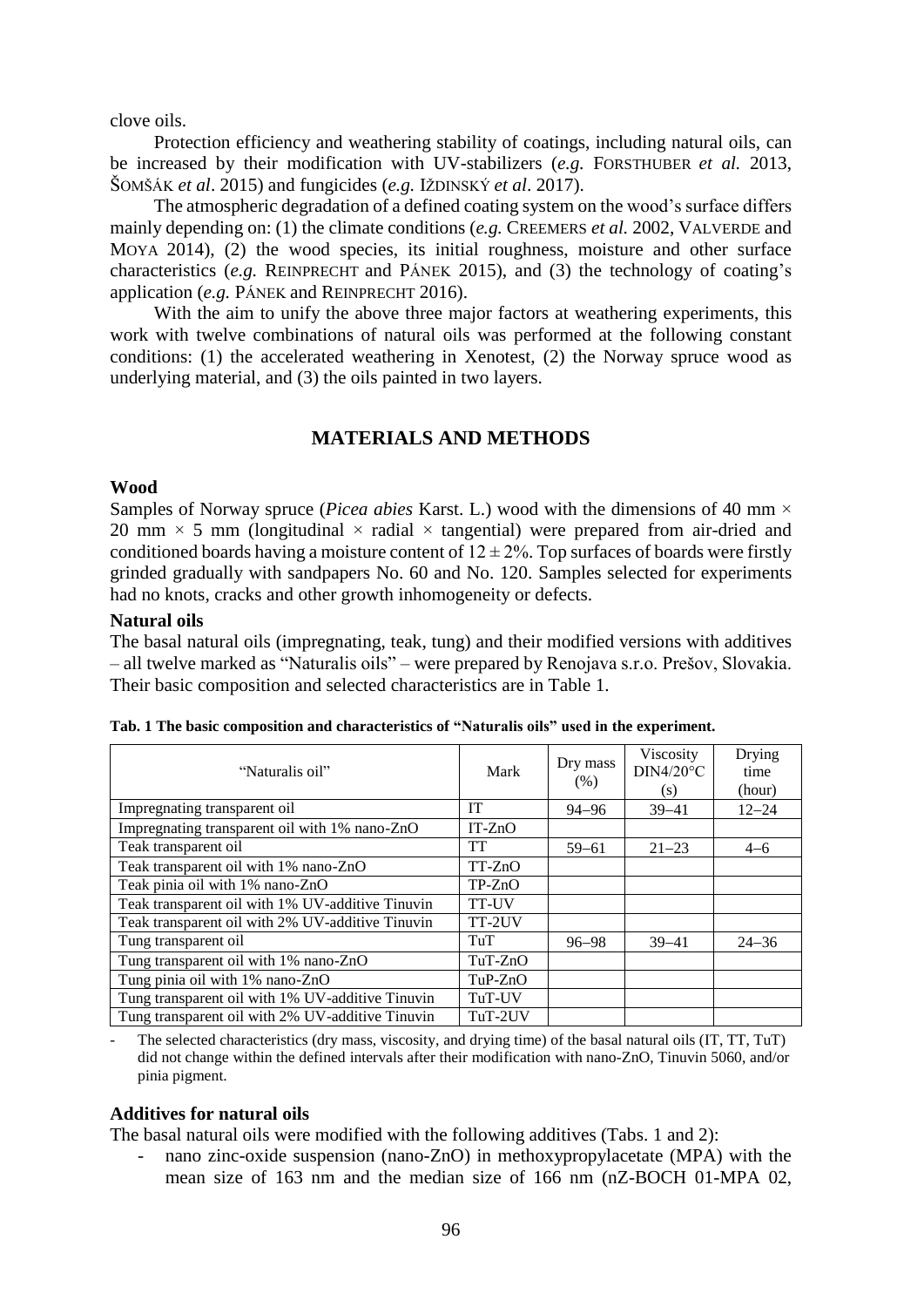Bochemie Bohumín, Czech Republic),

- light stabilizer Tinuvin 5060, containing a benzotriazole (BTZ) based UV absorber and a non-basic hindered amine light stabiliser (HALS) (BASF Ludwigshafen, Germany),
- pinia pigment.

# **Treatment of wood with natural oils**

The samples from Norway spruce wood were treated with twelve combinations of the "Naturalis oils" (Tabs. 1 and 2). All these natural oils were applied by painting technology in two layers – each one in an amount of  $90 \pm 10$  g per m<sup>2</sup> (Tab. 2). The second upper layer was applied after a drying-time needed for curing of the first base layer.

| Combination of   |             | $2nd$ layer | Color coordinates of samples before weathering |       |       |
|------------------|-------------|-------------|------------------------------------------------|-------|-------|
| "Naturalis oils" | $1st$ layer |             | $L^*$                                          | $a^*$ | $h^*$ |
| A                | <b>IT</b>   | <b>TT</b>   | 71.82                                          | 9.88  | 41.77 |
| B                | IT          | TuT         | 74.20                                          | 8.27  | 44.77 |
| C                | <b>IT</b>   | $TT-ZnO$    | 73.43                                          | 7.77  | 41.77 |
| D                | IT          | TuT-ZnO     | 69.28                                          | 11.22 | 44.22 |
| E                | <b>IT</b>   | $TP-ZnO$    | 61.62                                          | 15.93 | 43.95 |
| F                | <b>IT</b>   | $TuP-ZnO$   | 60.12                                          | 17.63 | 47.95 |
| G                | $IT-ZnO$    | $TT-ZnO$    | 72.27                                          | 8.63  | 37.90 |
| H                | $IT-ZnO$    | $TuT-ZnO$   | 69.07                                          | 10.50 | 37.98 |
|                  | TT-UV       | TT-UV       | 71.03                                          | 7.30  | 31.75 |
|                  | TuT-UV      | TuT-UV      | 71.92                                          | 8.67  | 32.37 |
| K                | TT-2UV      | TT-2UV      | 71.37                                          | 9.22  | 33.53 |
|                  | TuT-2UV     | TuT-2UV     | 70.90                                          | 7.57  | 32.92 |

**Tab. 2 The combinations of individual "Naturalis oils" used for treatment of the Norway spruce samples and the initial color coordinates of the oiled samples in CIE-L \*a \*b \* system.**

The basic composition of "Naturalis oils" used for the  $1<sup>st</sup>$  and  $2<sup>nd</sup>$  layer is in Tab. 1.

- Combinations E and F (the second upper layers made by pinia pigmented teak or tung oils modified with nano-ZnO) have given the wood a slightly darker and more reddish tint.

### **Accelerated weathering**

The accelerated weathering of the control and oiled samples was carried out in the Q-SUN Xe-1-S Xenotest (Q-Lab Corporation, USA) during 2 and 4 weeks. The weathering took place according to a modified Standard EN 927-6 (2006), at which 1-week of weathering consisted from 24 h conditioning at 45°C and following from 48 subcycles each lasting 3 h, *i.e*. 2.5 h UV-radiation and 0.5 h water spraying. These changes were made to the Standard: Xenon lamps instead of fluorescent UV lamps; irradiance at 340 nm set to  $0.55 \text{ W} \cdot \text{m}^{-2} \cdot \text{nm}^{-1}$ instead of 0.89 W·m<sup>-2</sup>·nm<sup>-1</sup>; temperature on black panel 50°C instead of 60°C.

### **Mold test**

The mold resistance test of the control and oiled samples was carried out against a mixture of two microscopic fungi *Aspergillus niger* Tiegh. and *Penicillium brevicompactum* Dierck. The mold test of samples was based on a modified Standard EN 15457 (2014) with some changes in their shape and mode of sterilization. All surfaces of samples were sterilized with the 30 W germicidal lamp (Chirana, Slovakia) from a distance of 1 m, at a temperature of  $22 \pm 2\degree$ C/0.5 h. The sterilized samples were then placed into Petri dishes with a diameter of 120 mm filled with a 3–4 mm thick layer of the 4.9 % Czapek-Dox agar (HiMedia Ltd., India). Into each Petri dish were placed two oiled pieces of the same type and one control unoiled piece perpendicular to them. Inoculation of the top surfaces of samples was performed directly in Petri dishes with a mixed spore suspension of used molds in sterile water  $(10^6 - 10^7$  spores/ml). Incubation of the inoculated samples lasted 21 days at a temperature of  $24 \pm 2$ °C and a relative air humidity of 90–95%.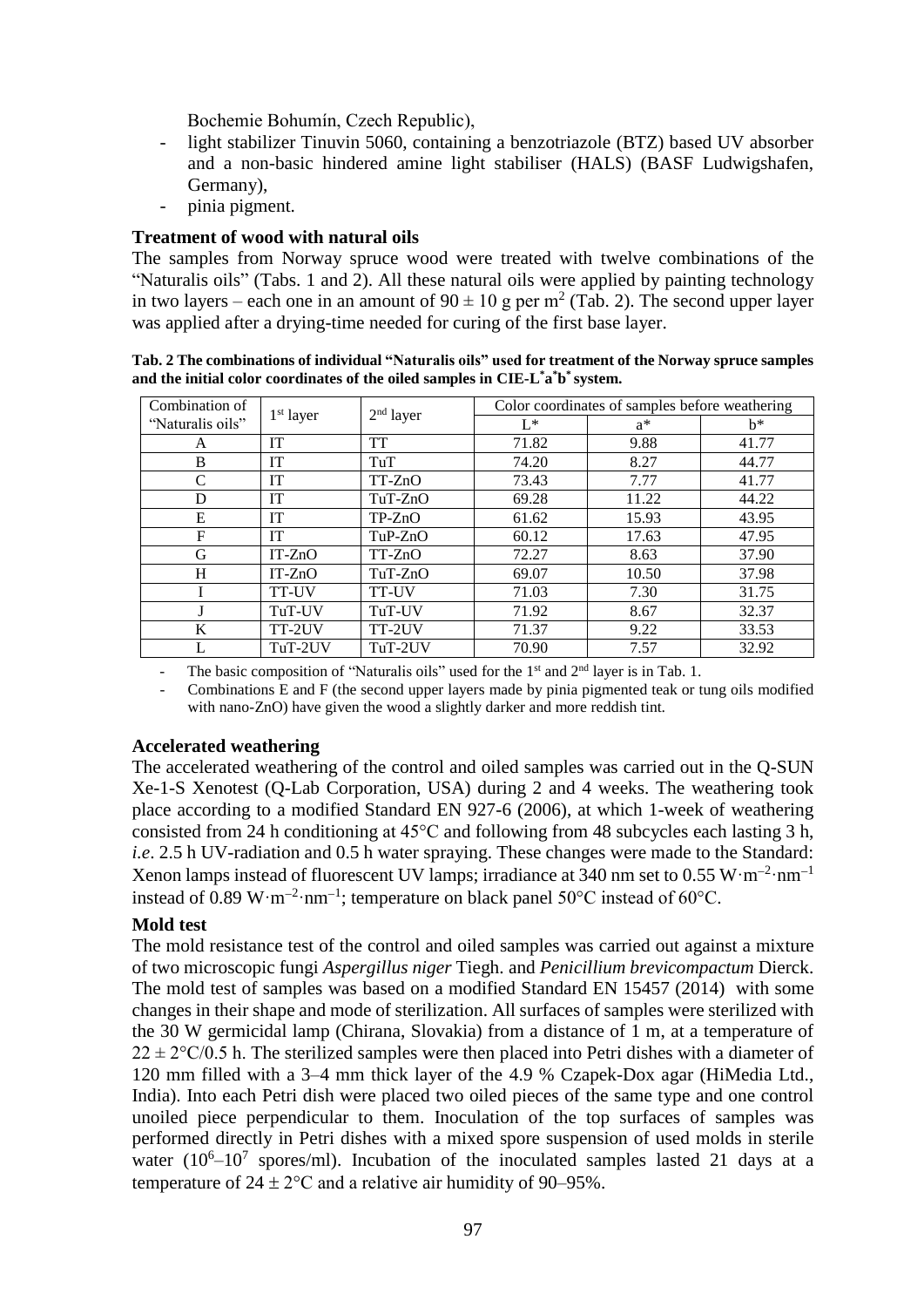The growth activity of molds (GAM) on the top surfaces of samples was evaluated after the 7<sup>th</sup>. 14<sup>th</sup> and 21<sup>th</sup> day by these criteria: 0  $\rightarrow$  no growth; 1  $\rightarrow$  growth  $\leq 10\%$ . 2  $\rightarrow$ growth > 10% and  $\leq 30\%$ ; 3  $\rightarrow$  growth > 30% and  $\leq 50\%$ ; 4  $\rightarrow$  growth > 50%.

#### **Color analyses**

The colors of the top surfaces of samples were analysed according to the CIE-L\*a\*b\* color system using a Color Reader CR-10 (Konica Minolta. Osaka. Japan). This device is based on a D65 light source that simulates daylight. Its sensor head is 8 mm in diameter. Measurements were performed for samples conditioned at a temperature of  $20 \pm 1$ °C and a relative air humidity of 60%.

In the initial native state and after accelerated weathering, the color coordinates  $L^*$ (darkness: white – black),  $a^*$  (red – green), and  $b^*$  (yellow – blue) of each sample on its top surface 40 mm  $\times$  20 mm were determined on two equal places. The *L*<sup>\*</sup>, *a*<sup>\*</sup> and *b*<sup>\*</sup> values were used to calculate the total color difference Δ*E\** according to Eq. 1.

$$
\Delta E^* = \sqrt{\Delta L^{*2} + \Delta a^{*2} + \Delta b^{*2}}
$$
\n<sup>(1)</sup>

where  $\Delta L^*$  *is*  $L^*$ <sub>*weathered* -  $L^*$ <sub>*native*,  $\Delta a^*$  *is*  $a^*$ <sub>*weathered* -  $a^*$ <sub>*native*, *and*  $\Delta b^*$  *is*  $b^*$ <sub>*weathered* -  $b^*$ <sub>*native*.</sub></sub></sub></sub></sub></sub>

### **RESULTS AND DISCUSSION**

#### **Activity of molds**

Without previous weathering of the oiled spruce samples in Xenotest – in the  $7<sup>th</sup>$  day of the mold test, there was found that all 12 combinations of "Naturalis oils" were able more or less suppress the growth activity of molds, when the GAM ranged from 1.5 to 2.5 (Fig. 1a). In the  $7<sup>th</sup>$  day, relatively the highest resistant to molds had spruce samples treated with oils containing nano-ZnO – see combinations from C to H, usually with the GAM equal 1.5. Later, in the  $14<sup>th</sup>$  day and in the final  $21<sup>st</sup>$  day of the mold test, only natural oils modified with nano-ZnO secured a mild resistance of spruce samples against molds – see combinations from C to H, usually with the GAM from 2 to 3.

After previous weathering of the oiled spruce samples in Xenotest, there occurred a partial decrease of their original resistance to molds (Figs. 1b and 1c). For example, in the  $7<sup>th</sup>$  day of the mold test the GAM ranged already between 2 and 3 for 2-weeks weathered samples, and even more from 3 to 4 for 4-weeks weathered samples. Later, in the  $14<sup>th</sup>$  and  $21<sup>st</sup>$  days of the mold test, the top surfaces of oiled samples were almost always intensively attacked by molds with the GAM equal 4.

In summary, the growth activity of molds on the top surfaces of spruce samples painted with "Naturalis oils" was partly suppressed in presence of nano-ZnO. However, due to the accelerated weathering, it means at action of visible- and UV-light with stages of water spraying, the initial anti-mold effect of such modified natural oils apparently decreased, as it can be seen in selected photos, as well (Fig. 2).

Generally, the results achieved in the experiment correspond with knowledge that nano zinc oxide nanoparticles are more or less able to suppress activity of molds on surfaces of painted materials (*e.g.* BELLOTTI et al. 2015, REINPRECHT and VIDHOLDOVÁ 2017). Nano-ZnO can interact with various organisms (bacteria, molds, decaying-fungi, insects and other pests) either with the surfaces of living cell, or rather after penetration to the living cell with its core (SEIL and WEBSTER 2012).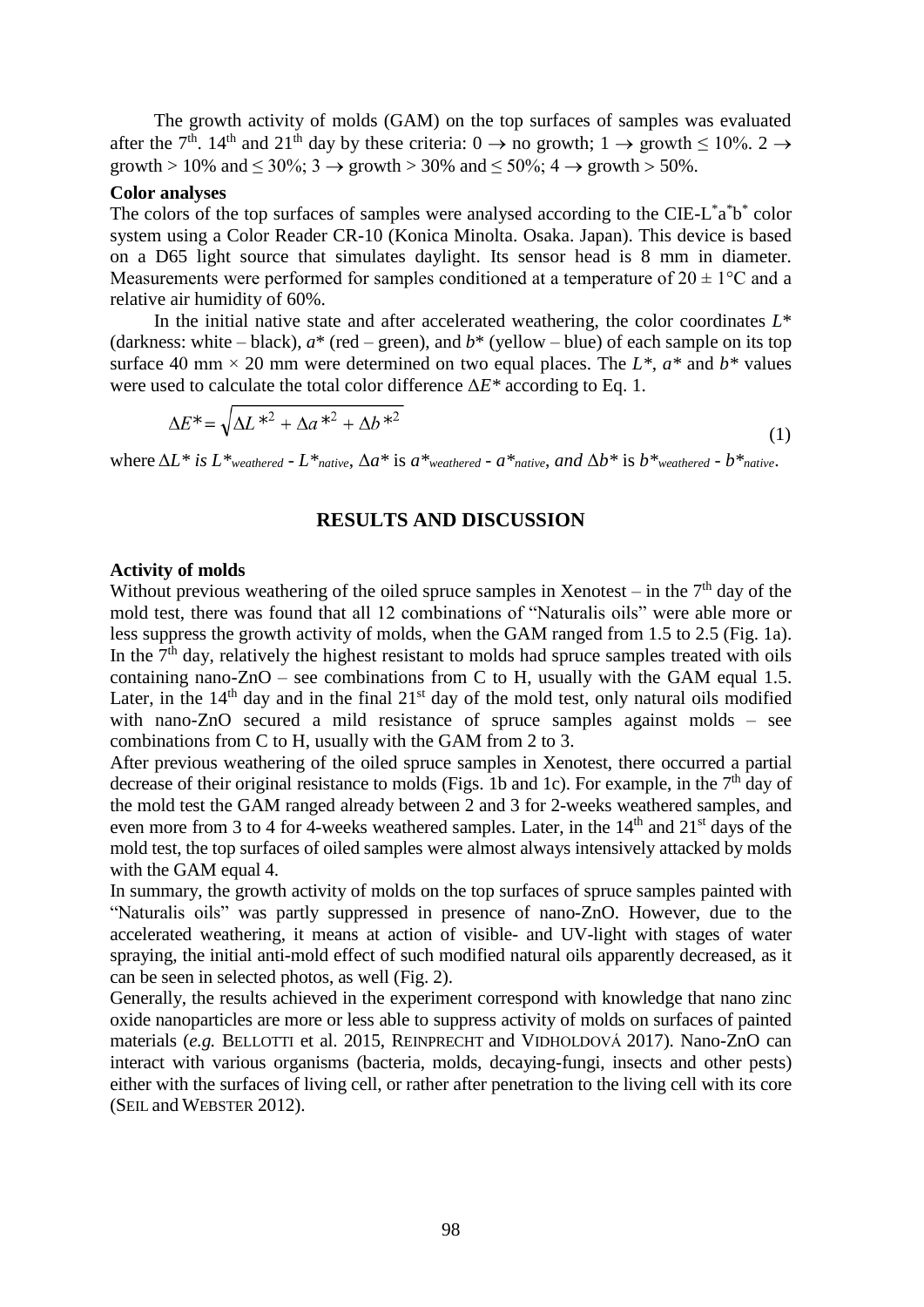





**Fig. 1 The growth activity of molds (GAM) on the top surfaces of the oiled Norway spruce samples.** 

- **12 combinations of "Naturalis oils" with marking from A to L are presented in Tables 1 and 2.**
- Nano-ZnO having a fungicide effect was used in combinations of natural oils marked from C to H.
- **Mean values are from 4 replicates.**
- **The control untreated spruce samples had the GAM always 4,** *i.e.* **for all valued incubation times, with and also without their previous weathering in Xenotest.**

### Color changes

More or less changes in the initial color coordinates of the oiled Norway spruce samples occurred at the accelerated weathering in Xenotest (Tab. 2, Figs. 3 and 4).

The top surfaces of spruce samples treated with the basal transparent natural oils (combinations A and B) have become evidently darker with  $\Delta L^*$  from  $-11.30$  to  $-14.18$  (Fig. 3), and their total color differences  $\Delta E^*$  achieved high values from 14.78 to 18.43 (Fig. 4). Similar or only slightly smaller values of  $-\Delta L^*$  and  $\Delta E^*$  were determined for the top surfaces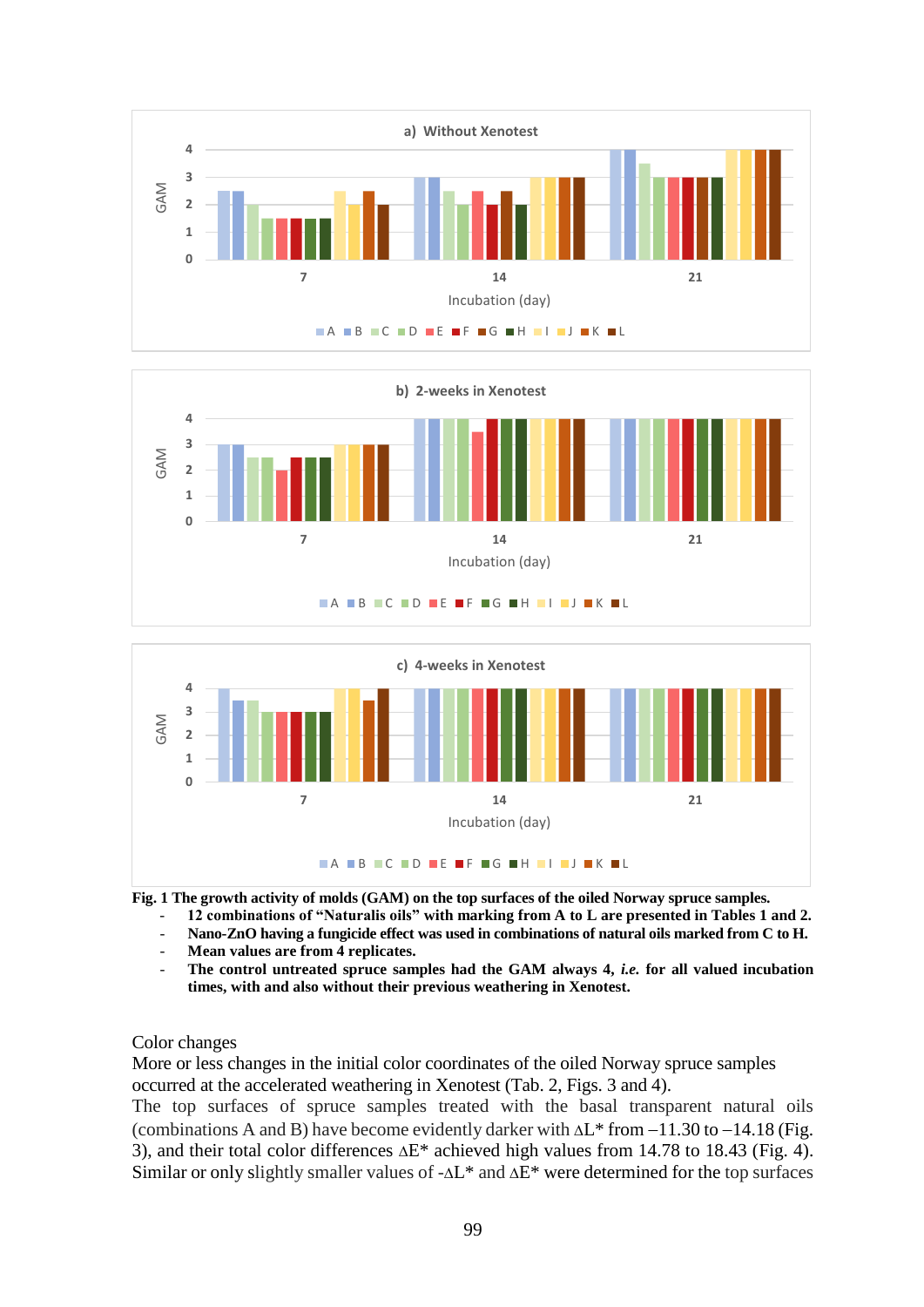of spruce samples treated with the modified transparent natural oils: (1) combinations C and  $D$  – upper oil with nano-ZnO, (2) combinations G and H – base and upper oils with nano-ZnO, and  $(3)$  combinations I, J, K and L – base and upper oils with UV-additive Tinuvin 5060 at 2 weeks of weathering (Figs. 3 and 4, Tabs. 3 and 4 – see sometimes a smaller or none significance for these modified oil combinations comparing to the basal oil combination "A" or "B").

a) Without weathering in Xenotest: 21<sup>st</sup> day of the mold test





 $B$  – combination (IT + TuT): GAM = 4  $D$  – combination (IT + TuT-ZnO): GAM = 3 b) With previous 4-weeks weathering in Xenotest: 7<sup>th</sup> day of the mold test



 $D$  – combination  $(IT + TuT-ZnO)$ : GAM = 3  $L$  – combination  $(TuT-2UV + TuT-2UV)$ : GAM = 4

**Fig. 2 Examples from the mold's growth on the top surfaces of the oiled Norway spruce samples**. - **In each Petri dish is one control-unoiled spruce sample (smaller sample with the GAM equal 4) placed perpendicular to two tested-oiled samples.** 

However, the values of  $-\Delta L^*$  and  $\Delta E^*$  have become apparently smaller for spruce samples treated with: (1) the upper pinia pigmented natural oils – combinations E and F, and (2) also for samples treated with the transparent natural oils modified with UV-additive Tinuvin 5060 at 4 weeks of weathering (Figs. 2 and 3, Tabs. 3 and 4 – see high significance for these modified oil combinations comparing to the basal oil combinations "A" or "B").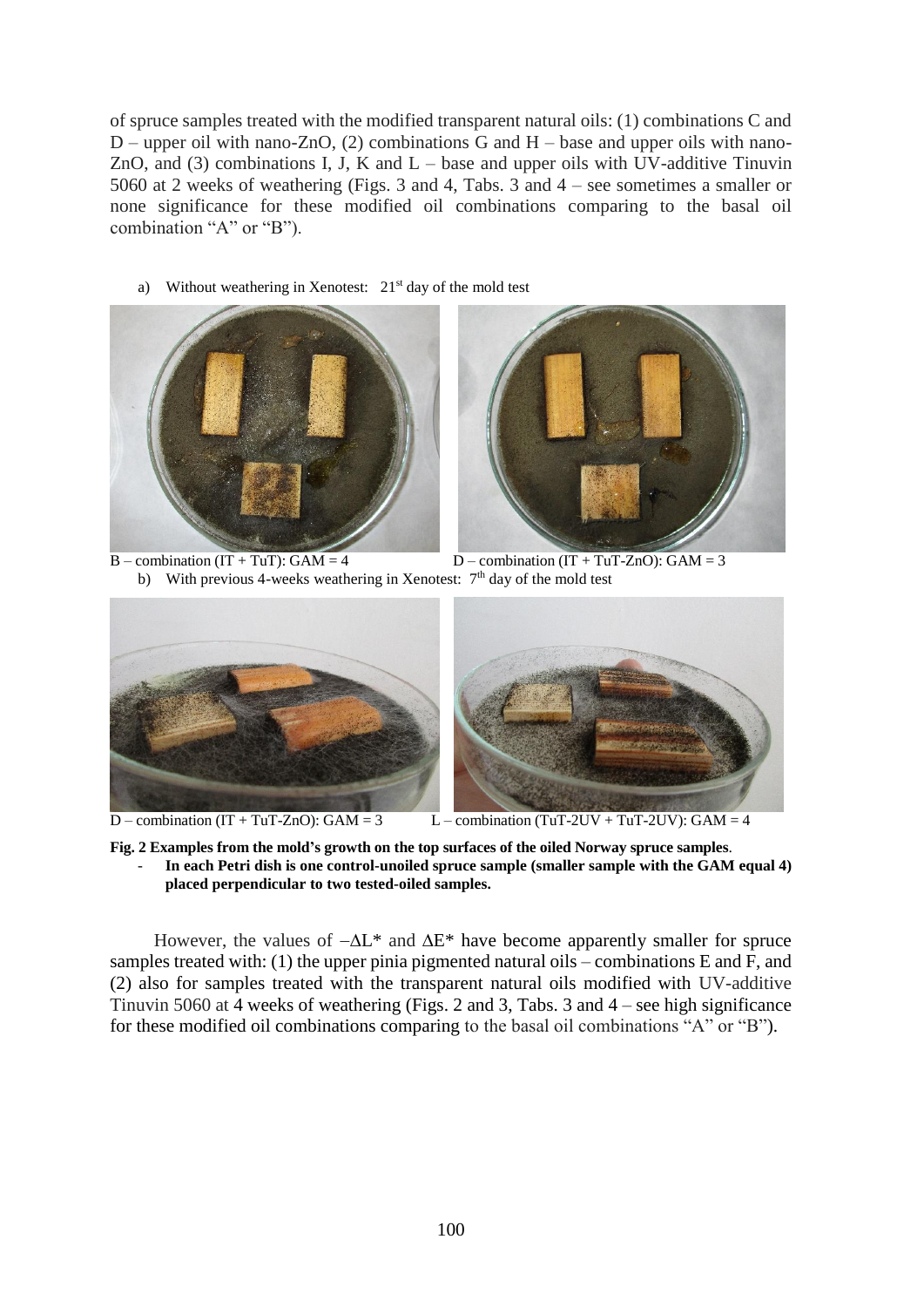



**Fig. 3** The color changes  $\Delta L^*$ ,  $\Delta a^*$ ,  $\Delta b^*$  determined for the top surfaces of the Norway spruce samples **treated with 12 combinations of "Naturalis oils" at their accelerated weathering in Xenotest.** 

- **12 combinations of "Naturalis oils" with marking from A to L are presented in Tables 1 and 2.**
- **Mean values are from 4 measurements, presented together with standard deviations.**

Due to the accelerated weathering, the oiled surfaces of the Norway spruce samples obtained a reddish shade (Fig. 3). The values of  $\Delta a^*$  ranged from 1.80 (combination J – transparent base and upper oils with UV-additive Tinuvin 5060 at 4 weeks of weathering) or from 1.95 (combination  $F$  – pinia pigmented upper tung oil at 2 weeks of weathering) to 10.05 or 10.63 (combinations A and B – basal transparent teak or tung upper oils at 4 weeks of weathering). After 4 weeks of weathering in Xenotest the least pronounced redness had spruce samples treated with the pinia pigmented oils (combinations E and F) and with the transparent tung oils modified with UV-additive Tinuvin 5060 (combinations J and L).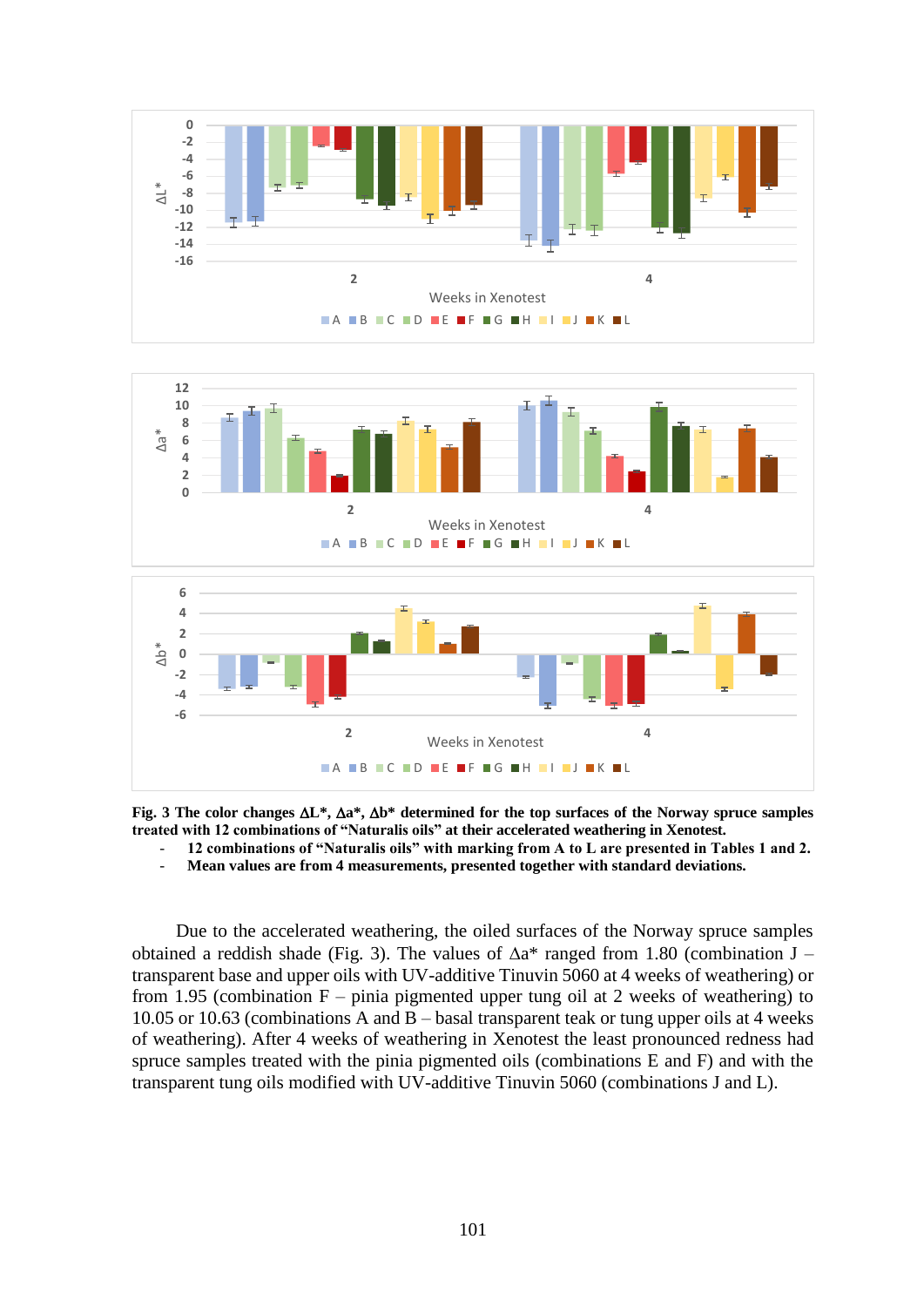

**Fig. 4 The total color difference E\* determined for the top surfaces of the Norway spruce samples treated with 12 combinations of "Naturalis oils" at their accelerated weathering in Xenotest.** 

- **12 combinations of "Naturalis oils" with marking from A to L are presented in Tables 1 and 2.**
- **Mean values are from 4 measurements, presented together with standard deviations.**

**Tab. 3 Significance levels of the color changes ΔL**\* **and ΔE**\* **at accelerated weathering of the spruce wood painted with TEAK combinations of "Naturalis oils – A, C, E, G, I, K" containing nano-ZnO, UVadditive and pinia pigment.**

| C                                                                                                    | E                                                                                                    | G                      |             | K           |  |  |  |
|------------------------------------------------------------------------------------------------------|------------------------------------------------------------------------------------------------------|------------------------|-------------|-------------|--|--|--|
| 2 <sup>nd</sup> 1% ZnO                                                                               | $2nd$ (pinia + 1%)                                                                                   | 1 <sup>st</sup> 1% ZnO | $1st 1%$ UV | $1st 2%$ UV |  |  |  |
|                                                                                                      | ZnO                                                                                                  | 2 <sup>nd</sup> 1% ZnO | $2nd 1%$ UV | $2nd 2%$ UV |  |  |  |
|                                                                                                      | $\Delta L^*$ – significance levels for the modified teak oils in comparison to the base teak oil "A" |                        |             |             |  |  |  |
|                                                                                                      |                                                                                                      | 2-weeks in Xenotest    |             |             |  |  |  |
| 0.00006                                                                                              | 0.00005                                                                                              | 0.00016<br>0.00011     |             | 0.00219     |  |  |  |
| a                                                                                                    | a                                                                                                    | a<br>a                 |             | h           |  |  |  |
|                                                                                                      | 4-weeks in Xenotest                                                                                  |                        |             |             |  |  |  |
| 0.05821                                                                                              | 0.00005                                                                                              | 0.04091                | 0.00022     | 0.00159     |  |  |  |
| d                                                                                                    | a                                                                                                    | c<br>a                 |             | b.          |  |  |  |
| $\Delta E^*$ – significance levels for the modified teak oils in comparison to the base teak oil "A" |                                                                                                      |                        |             |             |  |  |  |
| 2-weeks in Xenotest                                                                                  |                                                                                                      |                        |             |             |  |  |  |
| 0.00017                                                                                              | 0.00005                                                                                              | 0.00009                | 0.00038     | 0.00007     |  |  |  |
| a                                                                                                    | a                                                                                                    | a                      | a           | a           |  |  |  |
| 4-weeks in Xenotest                                                                                  |                                                                                                      |                        |             |             |  |  |  |
| 0.03718                                                                                              | 0.00005                                                                                              | 0.06498                | 0.00031     | 0.00099     |  |  |  |
| $\mathbf c$                                                                                          | a                                                                                                    | d                      | a           | a           |  |  |  |

- Duncan test with levels of significance:  $a > 99.9\%$ ,  $b > 99\% \le 99.9\%$ ,  $c > 95\% \le 99\%$ ,  $d < 95\%$ .

Changes of the b\* color coordinate were not always clear (Fig. 3). Simultaneously, these two interesting tendencies occurred:

- The top surfaces of spruce samples treated in the first layer with unmodified basal impregnated oils (combinations A, B, C, D, E and F) obtained a more blue shade with  $\Delta b^*$  from  $-0.82$  to  $-5.05$ , at which this tendency was not influenced by presence of pinia pigment in the second upper layer.
- On the contrary, the top surfaces of spruce samples treated in the first layer with modified natural oils containing nano-ZnO (combinations – G and H) or organic UV-additive Tinuvin 5060 (combinations – I, J, K and L) usually obtained yellower shade with  $\Delta b^*$ from 0.33 to 3.93.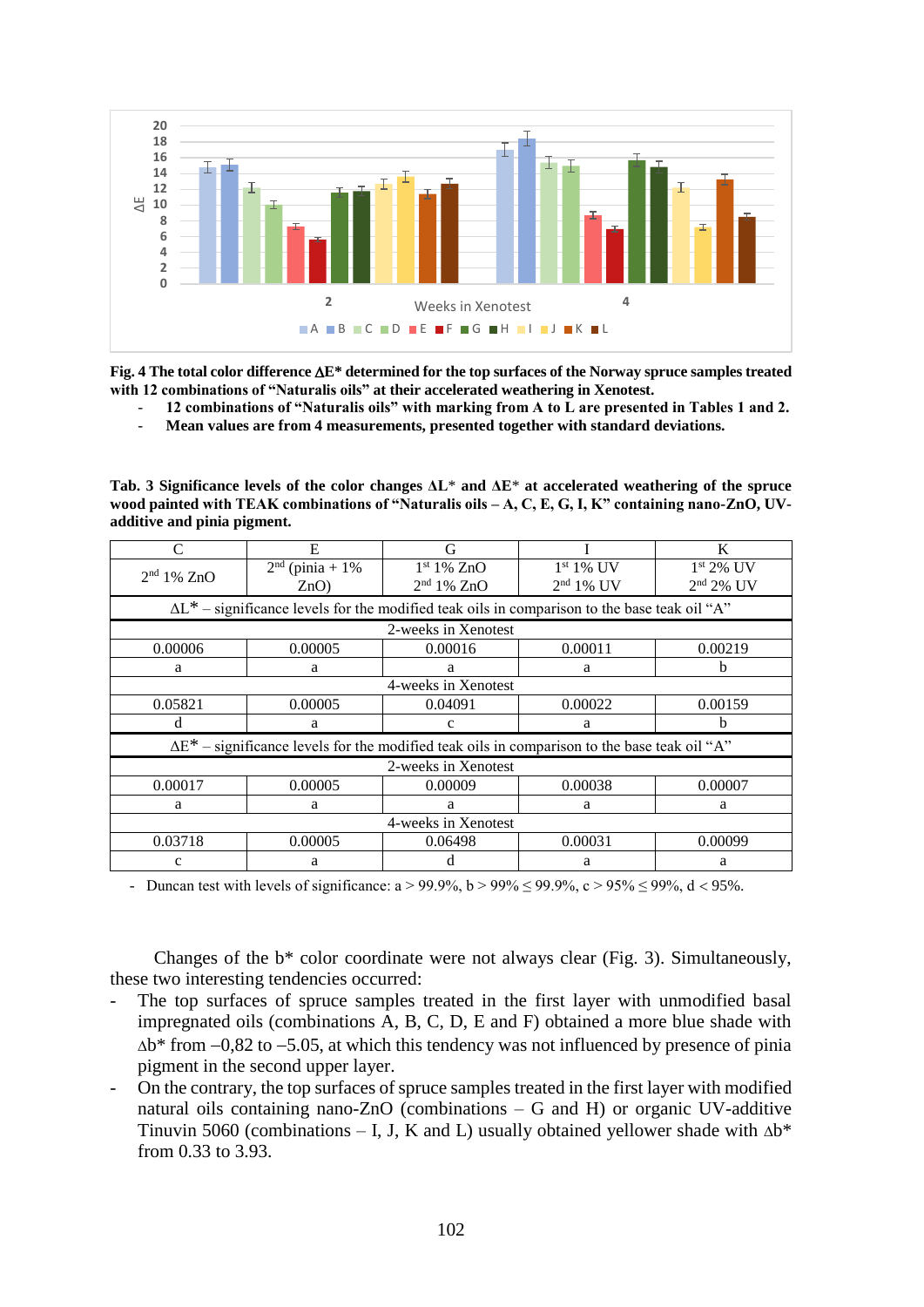From practical point of view, this interesting knowledge was obtained: - the total color differences  $\Delta E^*$  of the oiled spruce samples were not effect by the type of transparent oil, *i.e.* there usually was not a difference between the teak and tung oils (Figs. 3 and 4, Tab. 5).

**Tab. 4 Significance levels of the color changes ΔL**\* **and ΔE**\* **at accelerated weathering of the spruce wood painted with TUNG combinations of "Naturalis oils – B, D, F, H, J, L" containing nano-ZnO, UVadditive and pinia pigment.** 

| D                      | F                                                                                                    | H                      |             |             |  |  |  |
|------------------------|------------------------------------------------------------------------------------------------------|------------------------|-------------|-------------|--|--|--|
| 2 <sup>nd</sup> 1% ZnO | $2nd$ (pinia + 1%)                                                                                   | 1 <sup>st</sup> 1% ZnO | $1st 1%$ UV | $1st 2%$ UV |  |  |  |
|                        | ZnO                                                                                                  | 2 <sup>nd</sup> 1% ZnO | $2nd 1%$ UV | $2nd 2%$ UV |  |  |  |
|                        | $\Delta L^*$ – significance levels for the modified tung oils in comparison to the base tung oil "B" |                        |             |             |  |  |  |
|                        |                                                                                                      | 2-weeks in Xenotest    |             |             |  |  |  |
| 0.00006                | 0.00005                                                                                              | 0.00048<br>0.30748     |             | 0.00041     |  |  |  |
| a                      | a                                                                                                    | d<br>a                 |             | a           |  |  |  |
|                        | 4-weeks in Xenotest                                                                                  |                        |             |             |  |  |  |
| 0.00138                | 0.00005                                                                                              | 0.00029                | 0.00006     | 0.00008     |  |  |  |
| b                      | a                                                                                                    | a                      | a           | a           |  |  |  |
|                        | $\Delta E^*$ – significance levels for the modified tung oils in comparison to the base tung oil "B" |                        |             |             |  |  |  |
| 2-weeks in Xenotest    |                                                                                                      |                        |             |             |  |  |  |
| 0.00006                | 0.00005                                                                                              | 0.00018                | 0.00607     | 0.00077     |  |  |  |
| a                      | a                                                                                                    | a                      | h           | a           |  |  |  |
| 4-weeks in Xenotest    |                                                                                                      |                        |             |             |  |  |  |
| 0.00028                | 0.00005                                                                                              | 0.00014                | 0.00006     | 0.00008     |  |  |  |
| a                      | a                                                                                                    | a                      | a           | a           |  |  |  |

- Duncan test with levels of significance:  $a > 99.9\%$ ,  $b > 99\% \le 99.9\%$ ,  $c > 95\% \le 99\%$ ,  $d < 95\%$ .

**Tab. 5 Significance levels of the total color differences ΔE**\* **for the weathered oiled spruce wood at comparing the TEAK versus TUNG combinations of "Naturalis oils" containing nano-ZnO, UV-additive and pinia pigment.** 

| $A-B$               | $C-D$                                                                              | $E-F$                     | $G-H$                                            | I-J                        | $K-L$                      |  |
|---------------------|------------------------------------------------------------------------------------|---------------------------|--------------------------------------------------|----------------------------|----------------------------|--|
| -                   | 2 <sup>nd</sup> 1% ZnO                                                             | $2nd$ (pinia + 1%)<br>ZnO | 1 <sup>st</sup> 1% ZnO<br>2 <sup>nd</sup> 1% ZnO | $1st 1%$ UV<br>$2nd 1%$ UV | $1st 2%$ UV<br>$2nd 2%$ UV |  |
|                     | $\Delta E^*$ – significance levels at comparing the teak oils versus the tung oils |                           |                                                  |                            |                            |  |
| 2-weeks in Xenotest |                                                                                    |                           |                                                  |                            |                            |  |
| 0.23790             | 0.01391                                                                            | 0.05507                   | 0.583779                                         | 0.10327                    | 0.06746                    |  |
| <sub>0</sub>        | c                                                                                  |                           |                                                  |                            |                            |  |
| 4-weeks in Xenotest |                                                                                    |                           |                                                  |                            |                            |  |
| 0.16619             | 0.25373                                                                            | 0.07682                   | 0.270164                                         | 0.00337                    | 0.00907                    |  |
|                     |                                                                                    |                           |                                                  |                            |                            |  |

Teak oils: A, C, E, G, I, K.

Tung oils: B, D, F, H, J, L.

Duncan test with levels of significance:  $a > 99.9\%$ ,  $b > 99\% \le 99.9\%$ ,  $c > 95\% \le 99\%$ ,  $d < 95\%$ .

In summary, the achieved experimental results related to the color stability of the oiled wood surfaces confirmed the knowledge of more researchers (*e.g.* DE MEIER 2001, OZGENC *et al.* 2012, FORSTHUBER *et al.* 2013, PÁNEK *et. al*. 2014, REINPRECHT and PÁNEK 2015, ŠOMŠÁK *et al.* 2015) that the color stability of transparent coatings can be improved by suitable additives, *i.e.* pigments and UV-stabilizing compounds. Presence of these additives in natural oils or in other coating systems can effectively suppress their own weathering and also weathering of the underlying wood materials – because these additives have the ability to decrease absorption of UV-light by lignin, hemicelluloses and extractives with following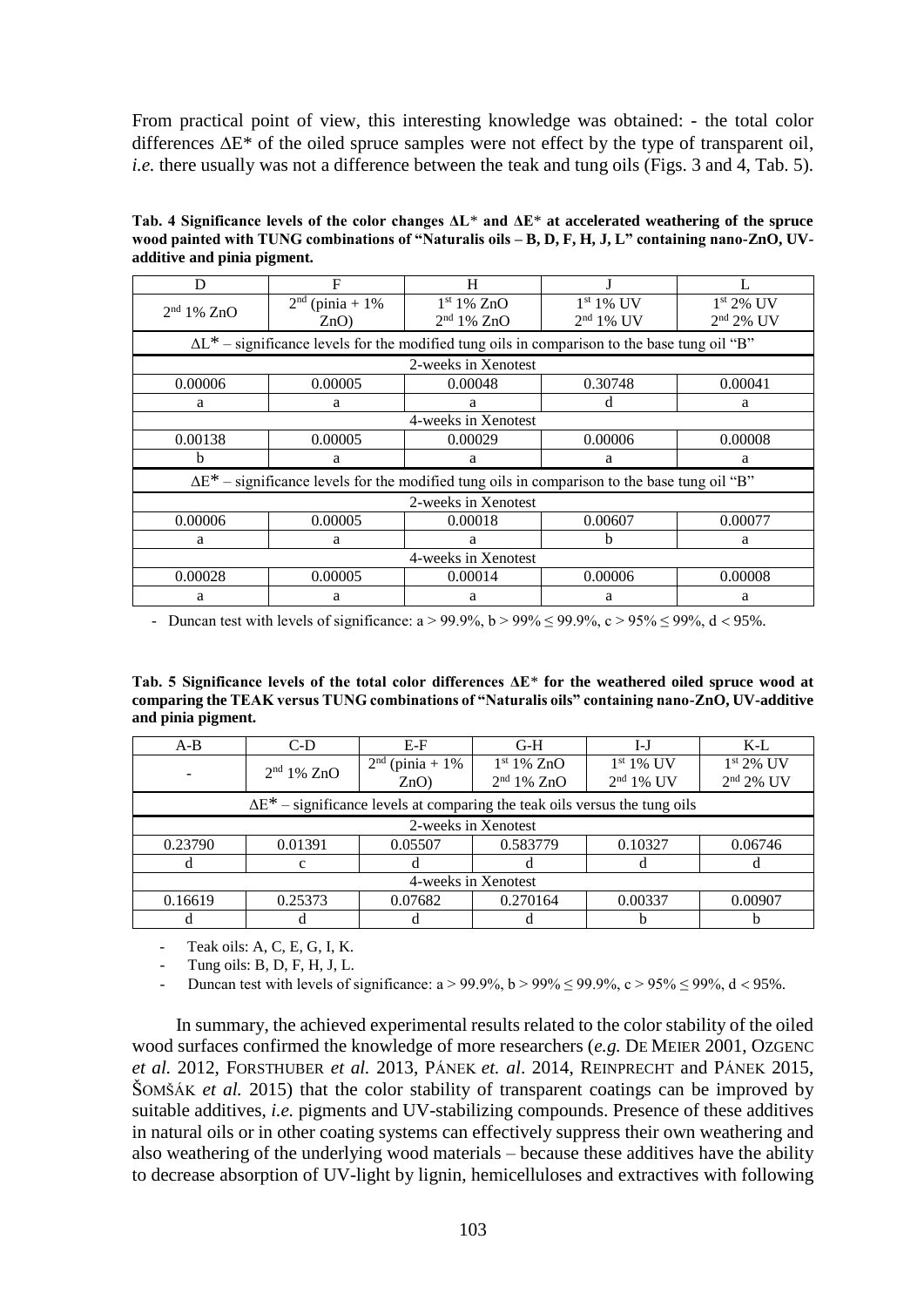suppression of their depolymerisation, oxidation and other degradation reactions which usually create various color-different substances.

Organic UV-additives, for example, hindered amine light stabilisers (HALS) and benzotriazoles (BTZ) have been used for decades. However, like most organic materials, they are sensitive to UV light, degrade and cannot offer long-term protection of coated wood in exteriors. Over the last few years, metal oxide nanoparticles, most commonly titanium  $dioxide - TiO<sub>2</sub>$  and zinc oxide – ZnO, have been used as UV absorbing materials for a variety of applications (BLANCHET and LANDRY 2015). As more of metal oxide nanoparticles are also bioactive, their application into coatings for treatment of wood products exposed in exteriors could be a prospective.

# **CONCLUSIONS**

- The "Naturalis oils" modified with nano-ZnO better preserved the Norway spruce wood against molds as the original unmodified oils – i.e. impregnating, teak and tung; however, the anti-mold effect of the "Naturalis oils" containing zinc oxide nanoparticles apparently decreased due to the accelerated weathering of the oiled wood in Xenotest lasting 2 or 4 weeks.
- During weathering in Xenotest, the highest color stability of the Norway spruce wood was secured by natural oils modified with pinia pigment; its partially worse protection against color changes was secured by the transparent natural oils modified either with UV-additive Tinuvin 5060 based on benzotriazole and HALS, or with nano-ZnO.
- The color stability of the oiled Norway spruce wood was not at all affected by the type (i.e. teak or tung) of transparent oil used for the second upper layer.

#### **REFERENCES**

BELLOTTI, N., ROMAGNOLI, R., QUINTERO, C., DOMÍNGUEZ-WONG, C., RUIZ, F., DEYÁ, C. 2015. Nanoparticles as antifungal additives for indoor water borne paints. In Progress in Organic Coatings 86: 33-40.

BLANCHET, P., LANDRY, V. 2015. Nanocomposite coatings and plasma treatments for wood-based products. In Wood Composites. Chapter 13, Elsevier Ltd., pp. 335–355. http://dx.doi.org/10.1016/B978-1-78242-454-3.00013-5.

CREEMERS,J., DE MEIJER, M., ZIMMERMANN, T., SELL, J. 2002. Influence of climatic factors on the weathering of coat wood. In Holz als Roh-und Werkstoff,  $60(6)$ : 411–420.

EVANS, P. D. 2008. Weathering and photoprotection of wood. ACS Symposium Series 982, pp. 69-117.

DE MEIER, M. 2001. Review on the durability of exterior wood coatings with reduced VOC-content. In Progress in Organic Coatings,  $43(4)$ :  $217-225$ .

EN 350 2016. Durability of wood and wood-based products. Testing and classification of the durability to biological agents of wood and wood-based materials. Brussels, Belgium.

EN 927-6 2006. Paints and varnishes. Coating materials and coating systems for exterior wood. Part 6: Exposure of wood coatings to artificial weathering using fluorescent UV lamps and water. Brussels, Belgium.

EN 15457 2014. Paints and varnishes. Laboratory method for testing the efficacy of film preservatives in a coating against fungi. Brussels, Belgium.

FORSTHUBER, B., SCHALLER, C., GRULL, G. 2013. Evaluation of the photostabilizing effieciency of clear coatings comprising organic UV absorbers and mineral UV screeners on wood surfaces. In Wood Science and Technology  $47(2)$ :  $281-297$ .

IŽDINSKÝ, J., REINPRECHT, L., NOSÁĽ, E., VIDHOLDOVÁ, Z., KROKOŠOVÁ, J. 2017. The activity of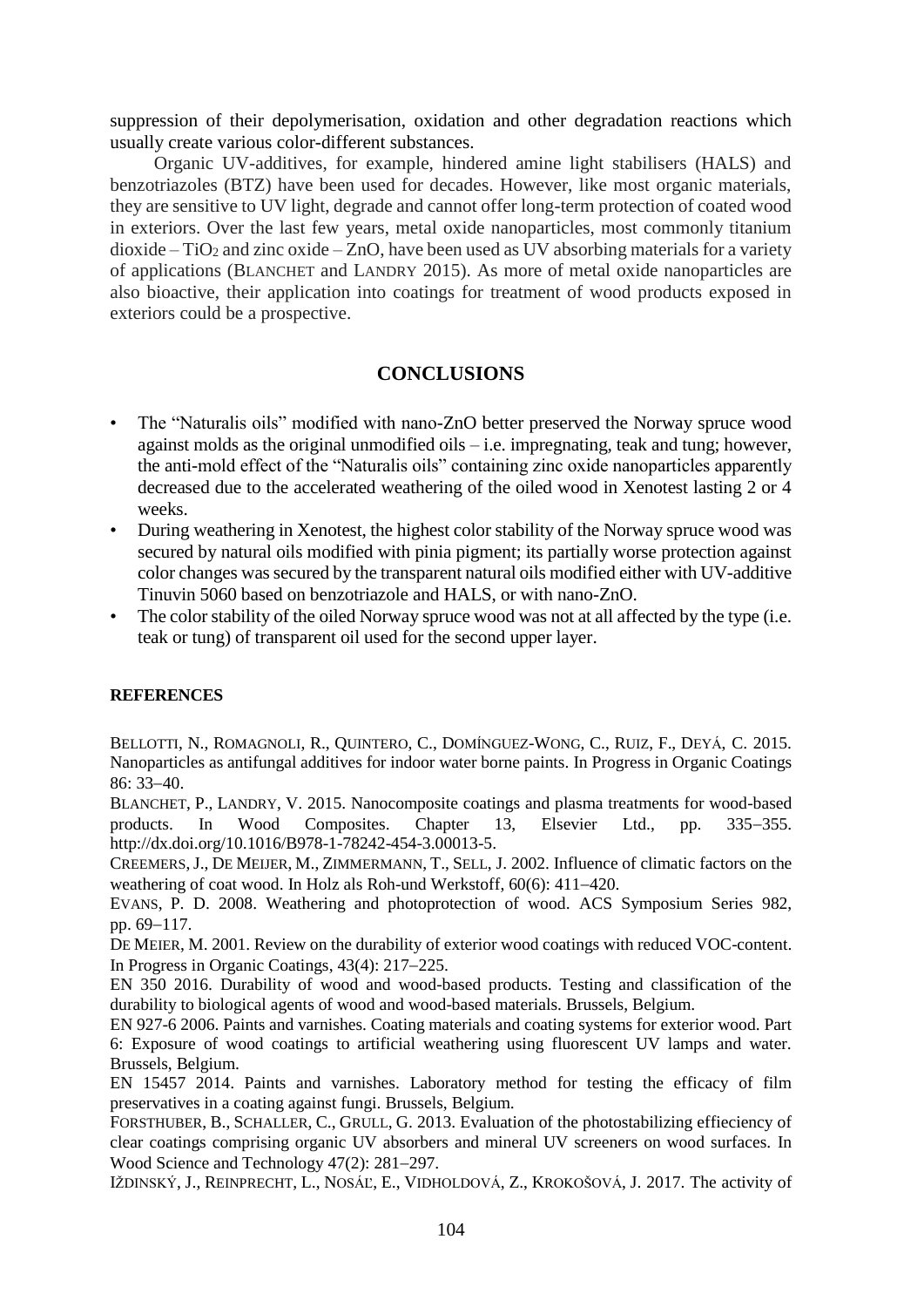bacteria on surfaces of wooden composites painted with acrylate coating with addition of silver nanoparticles. In Understanding wood modification through an integrated scientific and environmental impact approach (ModWoodLife), COST Action FP 1407 3rd Conference "Wood Modification Research and Applications", Kuchl–Salzburg, Austria, Book of Abstracts, pp. 130-131. ISBN 978-3-200-05255-0.

KÚDELA, J. 2017. Accelerated ageing-induced effects on surface properties of wood veneers treated with a modified water-based coating system. Annals of WULS-SGGW, In Forestry and Wood Technology, 98: 59–65.

OZGENC, O., HIZIROGLU, S., YILDIZ, U. C. 2012. Weathering properties of wood species treated with different coating applications. In BioResources  $7(4)$ : 4875–4888.

PÁNEK, M., REINPRECHT, L., HULLA, M. 2014. Ten essential oils for beech wood protection – efficacy against wood-destroying fungi and moulds, and effect on wood discoloration. In BioResources, 9(3): 5588-5603.

PÁNEK, M., REINPRECHT, L. 2016. Effect of the number of UV-protective coats on the color stability and surface defects of painted black locust and Norway spruce woods subjected to natural weathering. In BioResources,  $11(2)$ : 4663-4676.

REINPRECHT, L., PÁNEK, M. 2015. Effects of wood roughness, light pigments, and water repellent on the color stability of painted spruce subjected to natural and accelerated weathering. In BioResources, 10(4): 7203-7219.

REINPRECHT, L., VIDHOLDOVÁ, Z. 2017. Growth inhibition of moulds on wood surfaces in presence of nano-zinc oxide and its combinations with polyacrylate and essential oils. In Wood Research 62(1):  $37 - 44.$ 

SEIL, J. T., WEBSTER, T. J. 2012. Antimicrobial applications of nanotechnology: Methods and literature. In International Journal of Nanomedicine 7: 2767-2781.

ŠOMŠÁK, M., REINPRECHT, L., TIŇO, R. 2015. Účinok plazmy a UV-absorbérov v transparentných akrylátových náteroch na fotostabilitu smrekového dreva v exteriéri. (Effect of plasma and UVabsorbers in transparent acrylic coatings on photostability of spruce wood in exterior). In Acta Facultatis Xylologiae Zvolen 57(1): 63–73.

TURKULIN, H., ARNOLD, M., RICHTER, K., STRUB, E., RAJKOVIC, J, V., MIHULJA, G. 2006. Hydrophobic treatment for improvement of wood surface durability. In 5th International Woodcoatings Congress "Enhancing Service Life", Prague, Czech Republic, Paper: 20.

VALVERDE, J. C., MOYA, R. 2014. [Correlation and modeling between color variation and quality of](http://www.scopus.com/record/display.url?eid=2-s2.0-84905963545&origin=resultslist&sort=plf-f&src=s&st1=tropical+woods%2ccolour+changes&nlo=&nlr=&nls=&sid=12722B8ACECB94A42C281308A1316F15.euC1gMODexYlPkQec4u1Q%3a630&sot=b&sdt=b&sl=85&s=TITLE-ABS-KEY%28tropical+woods%2ccolour+changes%29+AND+DOCTYPE%28ar+OR+re%29+AND+PUBYEAR+%3e+1997&relpos=1&relpos=1&citeCnt=0&searchTerm=TITLE-ABS-KEY%28tropical+woods%2Ccolour+changes%29+AND+DOCTYPE%28ar+OR+re%29+AND+PUBYEAR+%26gt%3B+1997)  [the surface between accelerated and natural tropical weathering in](http://www.scopus.com/record/display.url?eid=2-s2.0-84905963545&origin=resultslist&sort=plf-f&src=s&st1=tropical+woods%2ccolour+changes&nlo=&nlr=&nls=&sid=12722B8ACECB94A42C281308A1316F15.euC1gMODexYlPkQec4u1Q%3a630&sot=b&sdt=b&sl=85&s=TITLE-ABS-KEY%28tropical+woods%2ccolour+changes%29+AND+DOCTYPE%28ar+OR+re%29+AND+PUBYEAR+%3e+1997&relpos=1&relpos=1&citeCnt=0&searchTerm=TITLE-ABS-KEY%28tropical+woods%2Ccolour+changes%29+AND+DOCTYPE%28ar+OR+re%29+AND+PUBYEAR+%26gt%3B+1997) *Acacia mangium*, *Cedrela odorata* and *Tectona grandis* [wood with two coating.](http://www.scopus.com/record/display.url?eid=2-s2.0-84905963545&origin=resultslist&sort=plf-f&src=s&st1=tropical+woods%2ccolour+changes&nlo=&nlr=&nls=&sid=12722B8ACECB94A42C281308A1316F15.euC1gMODexYlPkQec4u1Q%3a630&sot=b&sdt=b&sl=85&s=TITLE-ABS-KEY%28tropical+woods%2ccolour+changes%29+AND+DOCTYPE%28ar+OR+re%29+AND+PUBYEAR+%3e+1997&relpos=1&relpos=1&citeCnt=0&searchTerm=TITLE-ABS-KEY%28tropical+woods%2Ccolour+changes%29+AND+DOCTYPE%28ar+OR+re%29+AND+PUBYEAR+%26gt%3B+1997) In [Color Research and Applications](http://www.scopus.com/source/sourceInfo.url?sourceId=12891&origin=resultslist) 39(5): 519–529.

YANG, V. W., CLAUSEN, C. A. 2006. Moldicidal properties of seven essential oils. In The International Research Group on Wood Preservation in Stockholm, Paper: IRG/WP 06-30404.

### **ACKNOWLEDGEMENTS**

This work was supported by the Slovak Research and Development Agency under the contract No. APVV-0200-12, the contract No. APVV-16-0177, and the VEGA project 1/0729/18.

### **AUTHOR ̓ S ADDRESS**

Ladislav Reinprecht Erik Nosáľ Technical University in Zvolen Faculty of Wood Sciences and Technology T. G. Masaryka 24 960 53 Zvolen Slovakia reinprecht@tuzvo.sk erik.nosal@email.cz